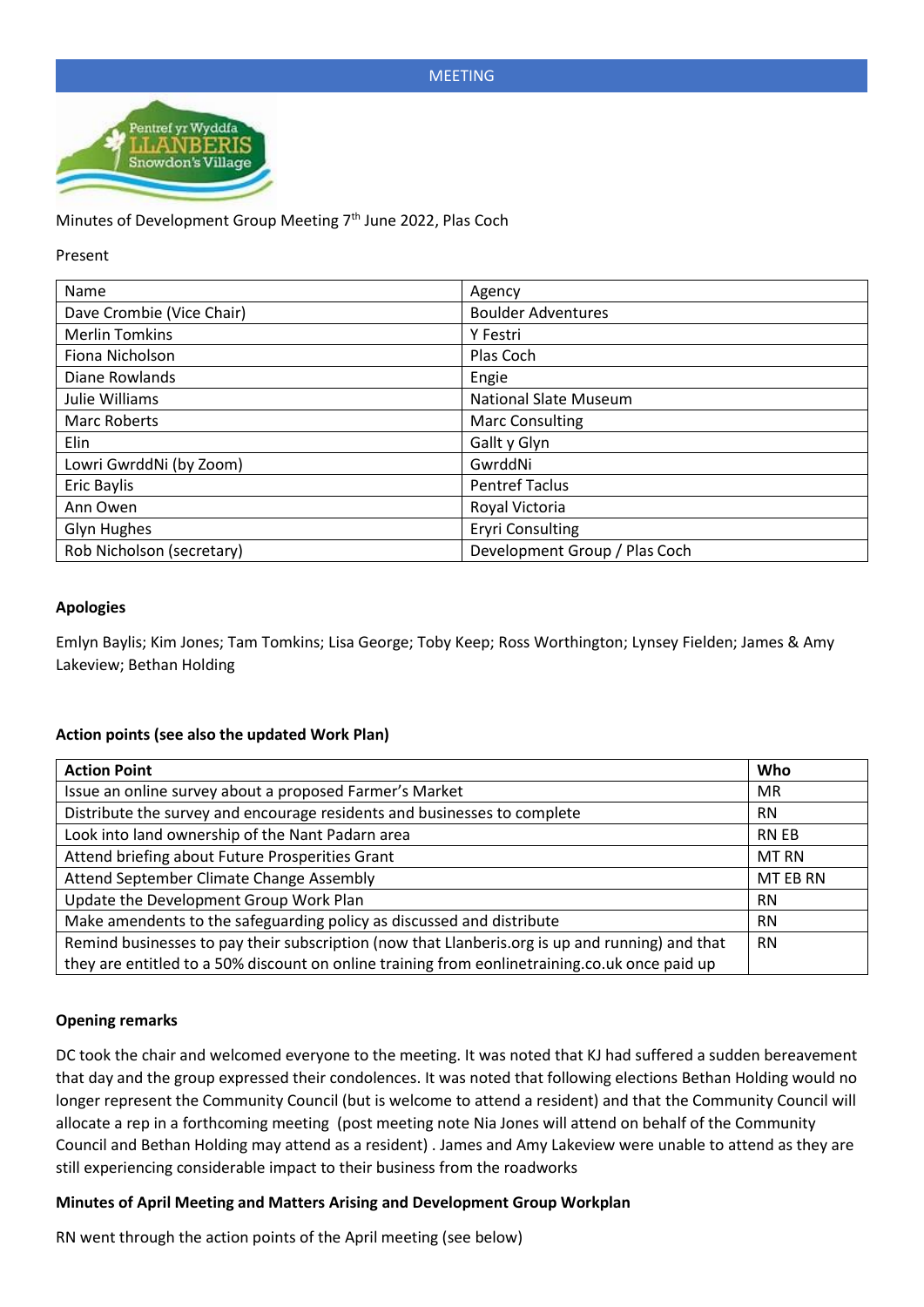

| <b>Action</b>                                                            | Who            | <b>Progess</b>         |
|--------------------------------------------------------------------------|----------------|------------------------|
| Arrange to meet with Delwedd (web hosts) to ensure Llanberis.org         | EB and RN      | Done                   |
| will work as the landing page for the Smart Gwynedd village wifi         |                |                        |
| service                                                                  |                |                        |
| Liaise with Menter Mon and businesses based at Gilfach Du around         | EB and RN      | Not yet                |
| access to village Wifi Scheme                                            |                | completed              |
| Liaise with Lon Las users group around sensors on the cycle lanes and    |                | Not Yet                |
| links with village Wifi Scheme                                           |                | completed              |
| Ffair Nadolig- set up a meeting of local groups and associations to      | RN and EB      | Done-first             |
| start planning for the event (provisional date 8 <sup>th</sup> December) |                | meeting complete       |
| Ffair Nadolig-inform Stryd Fawr shops and cafes to think about the       | RN and EB      | In progress            |
| FN and their role with late opening / food and drink sales / doorway     |                |                        |
| market stalls / publicity                                                |                |                        |
| Ffair Nadolig- set up a working group to begin detailed planning of FN   | RN, TT, DC, EB | Done first             |
| as a procession event focused on Stryd Fawr and Maes Padarn              |                | meeting                |
|                                                                          |                | complete, next         |
|                                                                          |                | meeting end of         |
|                                                                          |                | June                   |
| Look into starting a 'pledge' scheme for high-street and side street     | EB and RN      | Initial                |
| businesses to show that they commit to keep business frontages           |                | consultation- only     |
| weed and litter free, reduce litter generated and make business fronts   |                | one (positive)         |
| attractive.                                                              |                | response so far        |
| Liaise with Pentref Taclus on hanging baskets for businesses in the      | Eric B and RN  | <b>Baskets ordered</b> |
| High Street linked to the Pledge scheme                                  |                | and in process of      |
|                                                                          |                | putting them up        |
|                                                                          |                | EB&RN                  |
| Organise new photos of Stryd Fawr businesses for the revamped            | EB and RN      | Done-EB                |
| Llanberis.org website                                                    |                |                        |
| Establish options for the development of open spaces in the village      | RN and EB      | Done (see item on      |
| for landscaping and potential sites for markets                          |                | market feasibility)    |
| Investigate options for updating signposts and finger posts to steer     | RN and EB      | Not yet actioned       |
| visitors toward the Stryd Fawr (including access to Wifi) ensuring       |                |                        |
| signage is up to date and (hopefully) reducing impact on Victoria        |                |                        |
| Terrace                                                                  |                |                        |
| Check on progress with Menter Mon project to provide business and        | EB, RN, Eryrie | Programme              |
| enterprise support to young people in the village. Commission a          | Consulting     | commissioned to        |
| training programme for young people to help them develop                 |                | start later in June    |
| enterprises                                                              |                |                        |
| Use new FB group to report issues of sheep damage, near misses and       | All. Eric B    | FB page in place       |
| welfare concerns so these can be raised with appropriate bodies          |                |                        |
| Discuss with Cyngor Gwynedd / Bid for a project consultant to            | EB and RN      | Bid submitted to       |
| develop a feasibility study and potentially a business plan for a Pump   |                | Cist Cyngor-           |
| Track (possibly near to the current Electric Mountain Centre)            |                | awaiting outcome       |
|                                                                          |                |                        |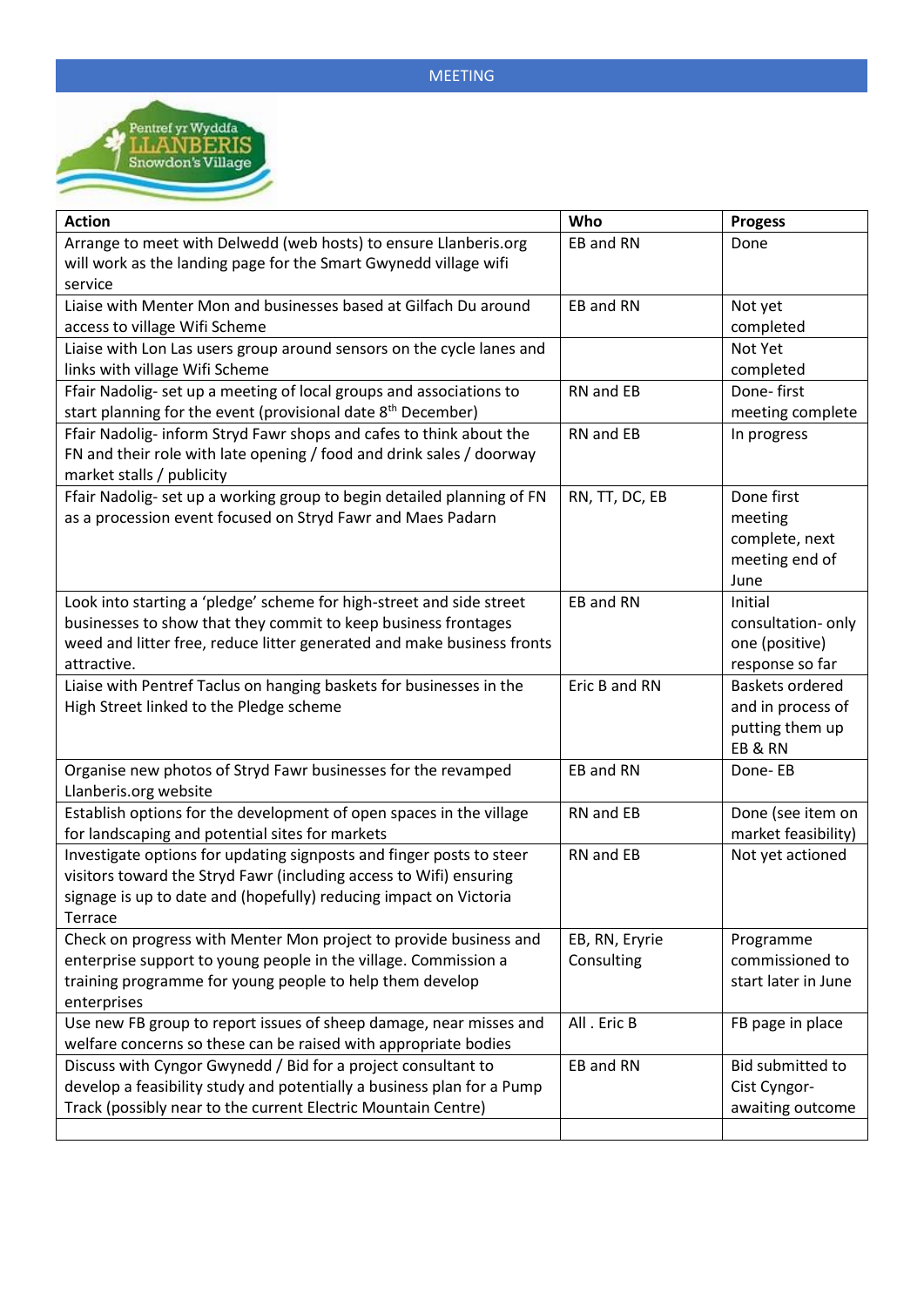

# **Market Feasibility Study (Presentation from Marc Roberts)**

Marc introduced himself and his presentation in advance of the full report at the end of the month. The Development Group has commissioned Marc using a grant from Gwynedd Council Enterprising Communities Fund.

See separate presentation. Some key points from Marc's presentation were: -

- Llanberis should be performing much better for retail than it is
- A farmers / artisan market should and can raise the profile of Llanberis and support High Street shops
- There are environmental benefits around reducing food waste and nutritional benefits of having a marketthese need to be emphasized in bidding for funding for a market
- A market would support social cohesion and the Wellbing and Future Generations Act by promoting community regeneration

Marc had completed a SWOT analysis. His key points were: -

- Llanberis is already well known
- There are existing local food producers
- The Caernarfon Food Festival is only once a year
- There could be a link with Morbego (our Italian twin town)
- There is a bypass so a road closure is possible for a high-street market
- There is an interesting street-scape
- Parking could be an issue
- There will need to be a management arrangement and regulatory issues of licensing, road closures, insurance and costs
- A successful market would probably be quite small, well controlled (so no tat) and monthly
- The High Street is by far the best location

The biggest issue will be how (and who) to manage a market- it was felt that to outsource it to a third party may not result in the type of market we want and need.

Next steps will be an online survey

There was a discussion about whether the Nant Padarn area could be landscaped for us a market and pleasant seating area. It was agreed to see if we can discover who owns the land and see if an arrangement is possible

### **Climate Assembly**

Lowri GwryddNi joined the meeting via Zoom and provided an update following a very successful Climate Change Assembly at Y Ganoflan in May. Some key points from her presentation were: -

- 48 local people had attended bringing a huge amount of local knowledge and expertise
- Talks had been well received- especially the one from Bro Ffestiniog on social enterprises
- A full report will soon be on the website
- Suggestions included allotments; communities buying land; improving insultation in social housing; community councils working together (as in the Ogwen Partnership) and improving cycle path connections
- The next sessions of the Assembly will be in September